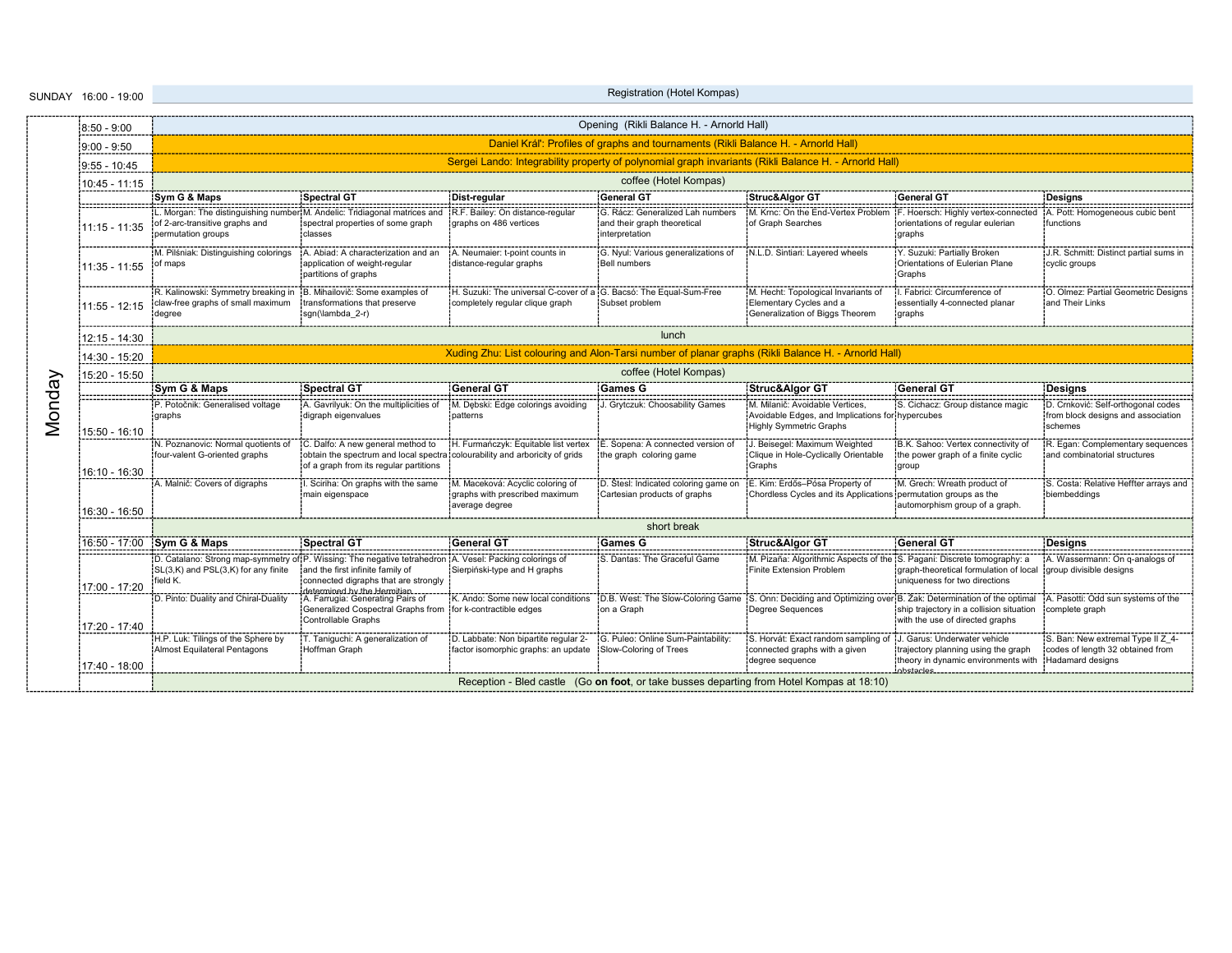|        | $9:00 - 9:50$       | Noga Alon: Random and quasi-random Cayley sum graphs with applications (Rikli Balance H. - Arnorld Hall  |                                                                                                         |                                                                                                                    |                                                                                             |                                                                                                                                          |                                                                                                                                  |                                                                                                                      |  |  |  |  |
|--------|---------------------|----------------------------------------------------------------------------------------------------------|---------------------------------------------------------------------------------------------------------|--------------------------------------------------------------------------------------------------------------------|---------------------------------------------------------------------------------------------|------------------------------------------------------------------------------------------------------------------------------------------|----------------------------------------------------------------------------------------------------------------------------------|----------------------------------------------------------------------------------------------------------------------|--|--|--|--|
|        | $9:55 - 10:45$      |                                                                                                          | Gareth A. Jones: Paley, Carlitz and the Paley Graphs (Rikli Balance H. - Arnorld Hall)                  |                                                                                                                    |                                                                                             |                                                                                                                                          |                                                                                                                                  |                                                                                                                      |  |  |  |  |
|        | $10:45 - 11:15$     | coffee (Hotel Kompas)                                                                                    |                                                                                                         |                                                                                                                    |                                                                                             |                                                                                                                                          |                                                                                                                                  |                                                                                                                      |  |  |  |  |
|        |                     | Polytopes                                                                                                | G coloring                                                                                              | Dist-regular                                                                                                       | :Games G                                                                                    | <b>General GT</b>                                                                                                                        | <b>General GT</b>                                                                                                                | Finite Geom!                                                                                                         |  |  |  |  |
|        | $11:15 - 11:35$     | M. Rosenfeld: Branko Grünbaum, the II. Schiermeyer: Polynomial chi-<br>I mathematician who beat the odds | binding functions and forbidden<br>induced subgraphs - a survey                                         | B. Fernández: On the Terwilliger<br>Algebra of Locally Pseudo-Distance-<br><b>Regular Graphs</b>                   | Cs. Bujtás: Domination and<br>transversal games: Conjectures and<br>perfectness             | J. Goedgebeur: Graphs with few<br>Hamiltonian Cycles                                                                                     | M. Hecht: Tight Localisations of<br>Minimial Feedback Sets in Cubic<br>Time                                                      | L. Denaux: Small weight code words<br>arising from the incidence of points<br>and hyperplanes in PG(n,q)             |  |  |  |  |
|        | <br>$11:35 - 11:55$ | A.I. Weiss: Realizations of regular<br>abstract polytopes in euclidean<br>spaces                         | D. Rall: Packing chromatic vertex-<br>critical graphs                                                   | S. Penjič: A combinatorial approach<br>to the Terwilliger algebra modules of<br>a bipartite distance-regular graph | V. Iršič: Some results on the<br>connected domination game                                  | . Zerafa: Hamiltonian cycles<br>containing a prescribed perfect<br>Imatching                                                             | G.Y. Katona: Complexity questions<br>for minimally t-tough graphs                                                                | S. Adriaensen: An Investigation into<br>Small Weight Code Words of<br>Projective Geometric Codes                     |  |  |  |  |
|        | $11:55 - 12:15$     | D. Leemans: Rank reduction of string U. Ferme: Graphs that are critical for<br>C-group representations   | the packing chromatic number                                                                            | Š. Miklavič: Irreducible T-modules<br>with endpoint 1 of almost 1-<br>homogeneous distance-regular graph           | T. James: Domination game on split<br>araphs!                                               | D. Mattiolo: Some results regarding<br>upper and lower bounds on the<br>circular flow number of snarks                                   | G. Kubicki: An optimal algorithm for<br>stopping on the element closest to<br>the center of an interval                          | F. Ihringer: New SDP Bounds on<br>Subspace Codes                                                                     |  |  |  |  |
|        | $12:15 - 14:30$     | lunch                                                                                                    |                                                                                                         |                                                                                                                    |                                                                                             |                                                                                                                                          |                                                                                                                                  |                                                                                                                      |  |  |  |  |
|        | 14:30 - 15:20       |                                                                                                          |                                                                                                         |                                                                                                                    | Daniela Kühn: Resolution of the Oberwolfach problem (Rikli Balance H. - Arnorld Hall)       |                                                                                                                                          |                                                                                                                                  |                                                                                                                      |  |  |  |  |
| uesday | 15:20 - 15:50       | coffee (Hotel Kompas)                                                                                    |                                                                                                         |                                                                                                                    |                                                                                             |                                                                                                                                          |                                                                                                                                  |                                                                                                                      |  |  |  |  |
|        |                     | Polytopes                                                                                                | G coloring                                                                                              | <b>Spectral GT</b>                                                                                                 | Domination in G                                                                             | DisCompGeom                                                                                                                              | Struc&Algor GT                                                                                                                   | Designs                                                                                                              |  |  |  |  |
|        | 15:50 - 16:10       | I. Hubard: Geometric chiral polyhedra M. Anholcer: Majority coloring of<br>in 3-dimensional spaces       | infinite digraphs                                                                                       | Z. Stanič: Notes on spectra of signed 'S. Klavžar: The Maker-Breaker<br>graphs                                     | domination game                                                                             | D. Pálvölgyi: Polychromatic coloring<br>of geometric hypergraphs                                                                         | T. Huynh: Unavoidable minors for<br>graphs with large \ell p-dimension                                                           | V. Kabanov: Deza graphs with<br>parameters (v,k,k-2,a)                                                               |  |  |  |  |
|        | $16:10 - 16:30$     | . Bracho: A family of finite quiral<br>polyhedra in S^3                                                  | B. Lužar: Homogeneous Coloring of<br>Graphs                                                             | M. Brunetti: On Some Spectral<br>Properties of Signed Circular<br>Caterpillars                                     | . Gologranc: On graphs with equal<br>total domination and Grundy total<br>domination number | M. Saumell: Hamiltonicity for convex<br>shape Delaunay and Gabriel graphs                                                                | IN. Pivač: Minimal separators in graph IF. Merola: Cycle systems of the<br>classes dened by small forbidden<br>induced subgraphs | complete multipartite graph                                                                                          |  |  |  |  |
|        | 16:30 - 16:50       | M. Conder: Chiral polytopes of<br>arbitrarily large rank                                                 | R. Škrekovski: Some results and<br>problems on unique-maximum<br>colorings of plane graphs              | V. Ambat: The Distance Spectra of<br>Some Graph Classes - A Survey                                                 | T. Kos: On the Grundy dominating<br>sequences                                               | (G. Liotta: Bend-minimum Orthogonal  IA. Newman: Explicit 3-colorings for<br>Drawings                                                    | exponential graphs                                                                                                               | A. Švob: Self-orthogonal codes from<br>orbit matrices of Seidel and Laplacian<br>matrices of strongly regular graphs |  |  |  |  |
|        |                     |                                                                                                          | short break                                                                                             |                                                                                                                    |                                                                                             |                                                                                                                                          |                                                                                                                                  |                                                                                                                      |  |  |  |  |
|        |                     | 16:50 - 17:00 Sym G & Maps                                                                               | G coloring                                                                                              | <b>Spectral GT</b>                                                                                                 | Domination in G                                                                             | DisCompGeom                                                                                                                              | Struc&Algor GT                                                                                                                   | Designs                                                                                                              |  |  |  |  |
|        | 17:00 - 17:20       | M. Šimac: LDPC codes constructed<br>from cubic symmetric graphs                                          | X. Li: Monochromatic disconnection<br>of graphs                                                         | B. Mohar: About the smallest<br>eigenvalue of non-bipartite graphs                                                 | B. Brešar: Graphs with a unique<br>maximum open packing                                     | D. Bokal: Bounded degree conjecture P. Aboulker: Subgraphs of directed<br>holds precisely for c-crossing-critical<br>araphs with clie 12 | graphs with large dichromatic number some new t-designs acted upon                                                               | M.O. Pavčevič: Constructions of<br>nonabelian automorphism groups                                                    |  |  |  |  |
|        | 17:20 - 17:40       | I. Kovács: Groups all of whose Haar<br>igraphs are Cayley graphs                                         | E. Kubicka: Total coloring of graphs<br>with minimum sum of colors:<br>existance of T-strong graphs and | S. Pavlíková: Inverting non-invertible M. Jakovac: Relating the annihilation<br>labeled trees                      | Inumber and two domination<br>invariants                                                    | A. Vegi Kalamar: Counting<br>Hamiltonian cycles in 2-tiled graphs                                                                        | M. Krész: Uniquely restricted (g,f)-<br>factors                                                                                  | IT. Vučičič: Groups S n \times S m in<br>construction of flag-transitive block<br>designs                            |  |  |  |  |
|        | $17:40 - 18:00$     | P. Šparl: On loosely attached<br>tetravalent half-arc-transitive graphs                                  | J. Przybyło: The 1-2-3 Conjecture<br>almost holds for regular graphs                                    | K.L. Patra: Laplacian eigenvalues of<br>the zero divisor graph of the ring Z n in finite generalized quadrangles   | L. Hernandez Lucas: Dominating sets! Y. Kempner: Spanoids, Greedoids                        | and Violator Spaces                                                                                                                      | W. Lochet: Immersion of transitive<br>tournaments                                                                                | T. Traetta: Pyramidal Steiner and<br>Kirkman triple systems                                                          |  |  |  |  |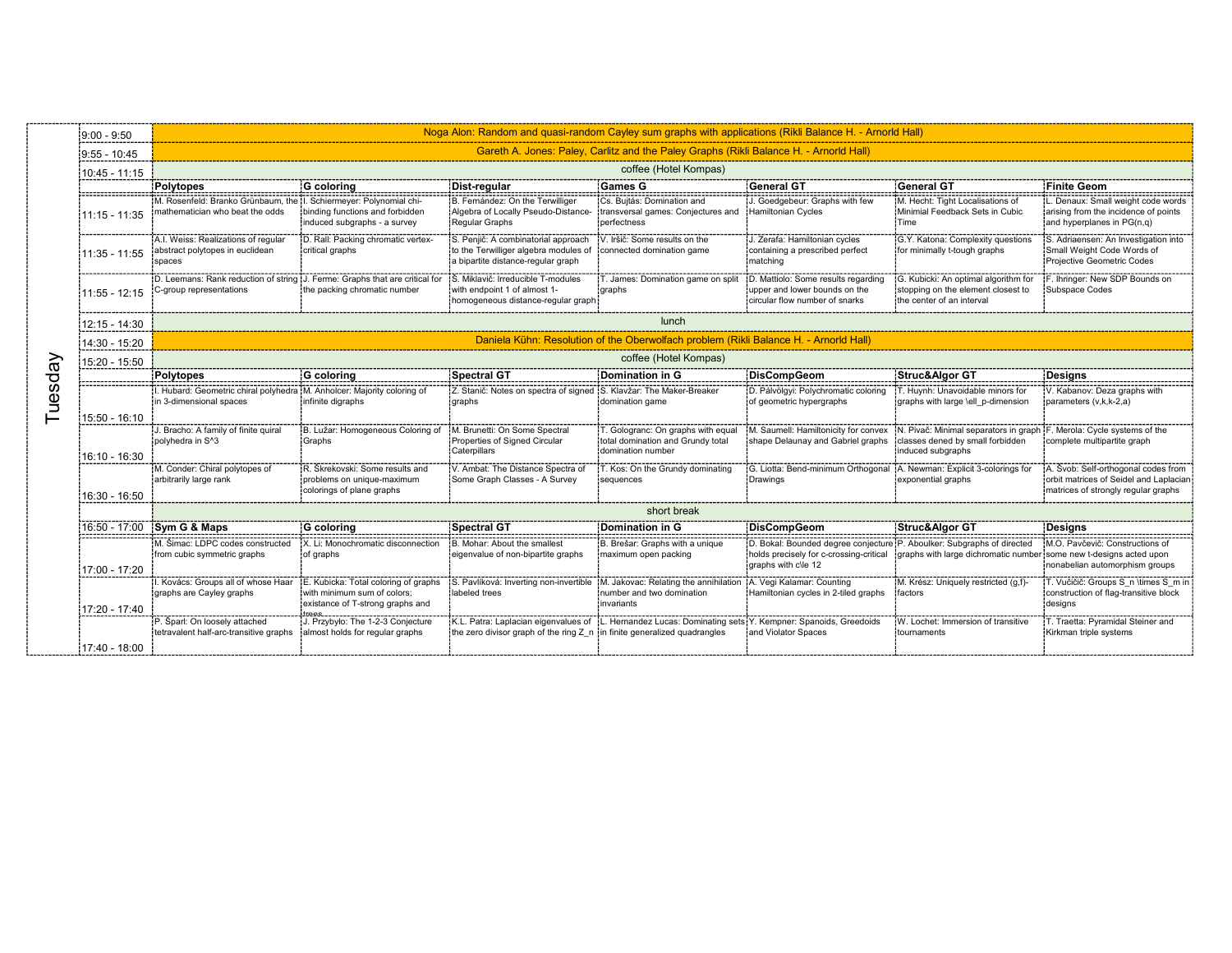|        | $19:00 - 9:50$     |                                                                                                     |                                                                                             |                                                                                                                                                    | Marco Buratti: Cyclic designs: some selected topics (H. Kompas - Jezerska Hall) |                                                                                               |                                                                                                          |                                                                        |
|--------|--------------------|-----------------------------------------------------------------------------------------------------|---------------------------------------------------------------------------------------------|----------------------------------------------------------------------------------------------------------------------------------------------------|---------------------------------------------------------------------------------|-----------------------------------------------------------------------------------------------|----------------------------------------------------------------------------------------------------------|------------------------------------------------------------------------|
|        | ------------------ |                                                                                                     | Sym G & Maps                                                                                | Dist-regular                                                                                                                                       | Metric GT                                                                       | DisCompGeom                                                                                   | <b>Games G</b>                                                                                           | <b>General GT</b>                                                      |
|        | 9:55-10:15         |                                                                                                     | M. Bachraty: Skew morphisms of<br>simple groups                                             | P. Terwilliger: Leonard pairs, spin<br>models, and distance-regular graphs vertices of a graph by means of                                         | I.G. Yero: Uniquely identifying the<br>distance multisets                       | H.R. Tiwary: Lower bounds for<br>semantic read-once BDDs using<br><b>Extension Complexity</b> | A. Pongrácz: Non-deterministic<br>decision making on finite graphs                                       | I. Cooper: Finitely forcible graph<br>limits are universal             |
| ಹ<br>ਠ | $10:15 - 10:35$    |                                                                                                     | Y.S. Kwon: Square roots of<br>automorphisms of cyclic groups                                | IS. Bockting-Conrad: Tridiagonal pairs IV. Junnila: On the Solid-Metric<br>of Racah type and the universal<br>enveloping algebra U(SL 2)           | Dimension of a Graph                                                            | IP. Hliněný: On Colourability of<br>Polygon Visibility Graphs                                 | D. Pinto: Replicator equations on<br>graphs                                                              | Lindorfer: Ends of graphs and the<br>language of self-avoiding walks   |
| ဖ      | 10:35 - 11:00      | coffee (Hotel Kompas)                                                                               |                                                                                             |                                                                                                                                                    |                                                                                 |                                                                                               |                                                                                                          |                                                                        |
|        |                    |                                                                                                     | <b>Polytopes</b>                                                                            | Association Sch.                                                                                                                                   | Domination in G                                                                 | DisCompGeom                                                                                   | <u>¦Configurations</u>                                                                                   | <b>General GT</b>                                                      |
| ਹ<br>Ō | 11:00 - 11:20      |                                                                                                     | M.E. Fernandes: Locally spherical<br>hypertopes                                             | A. Vasil'ev: Closures of permutation<br>groups and the isomorphism problem lexicographic product of graphs<br>for schurian coherent configurations | I. Peterin: [1, k]-domination number of E. Colin de Verdière: Multicuts in      | planar and surface-embedded graphs. Dessins d'Enfants                                         | M. Izquierdo: Configurations and                                                                         | B. Patkós: On the general position<br>problem on Kneser graphs         |
|        | 11:20 - 11:40      |                                                                                                     | C.A. Piedade: Possible degrees of<br>Toroidal Regular Maps                                  | P.-H. Zieschang: Residually Thin<br>Hypergroups                                                                                                    | T. Kraner Šumenjak: On k-rainbow<br>independent domination in graphs            | C. Gavoille: Shorter Implicit<br>Representation for Planar Graphs                             | V. Napolitano: Configurations and<br>some classes of finite linear spaces                                | S. Majstorovič: Graphs preserving<br>total distance upon vertex remova |
|        | $11.40 - 12.00$    |                                                                                                     | G. Williams: Geometric realizability of C. French: Hypergroup rings<br>simplicial 3-spheres |                                                                                                                                                    | A. Tepeh: On k-rainbow total<br>domination in graphs                            | S. Cabello: Maximum Matchings in<br><b>Geometric Intersection Graphs</b>                      | A. Žitnik: Chiral astral realizations of [M. Pizaña: Cliques, Logic and Games<br>cvclic 3-configurations |                                                                        |
|        |                    | Lunch and free time - Excursions (Buses for the excursions depart at 13:30 SHARP from Hotel Kompas) |                                                                                             |                                                                                                                                                    |                                                                                 |                                                                                               |                                                                                                          |                                                                        |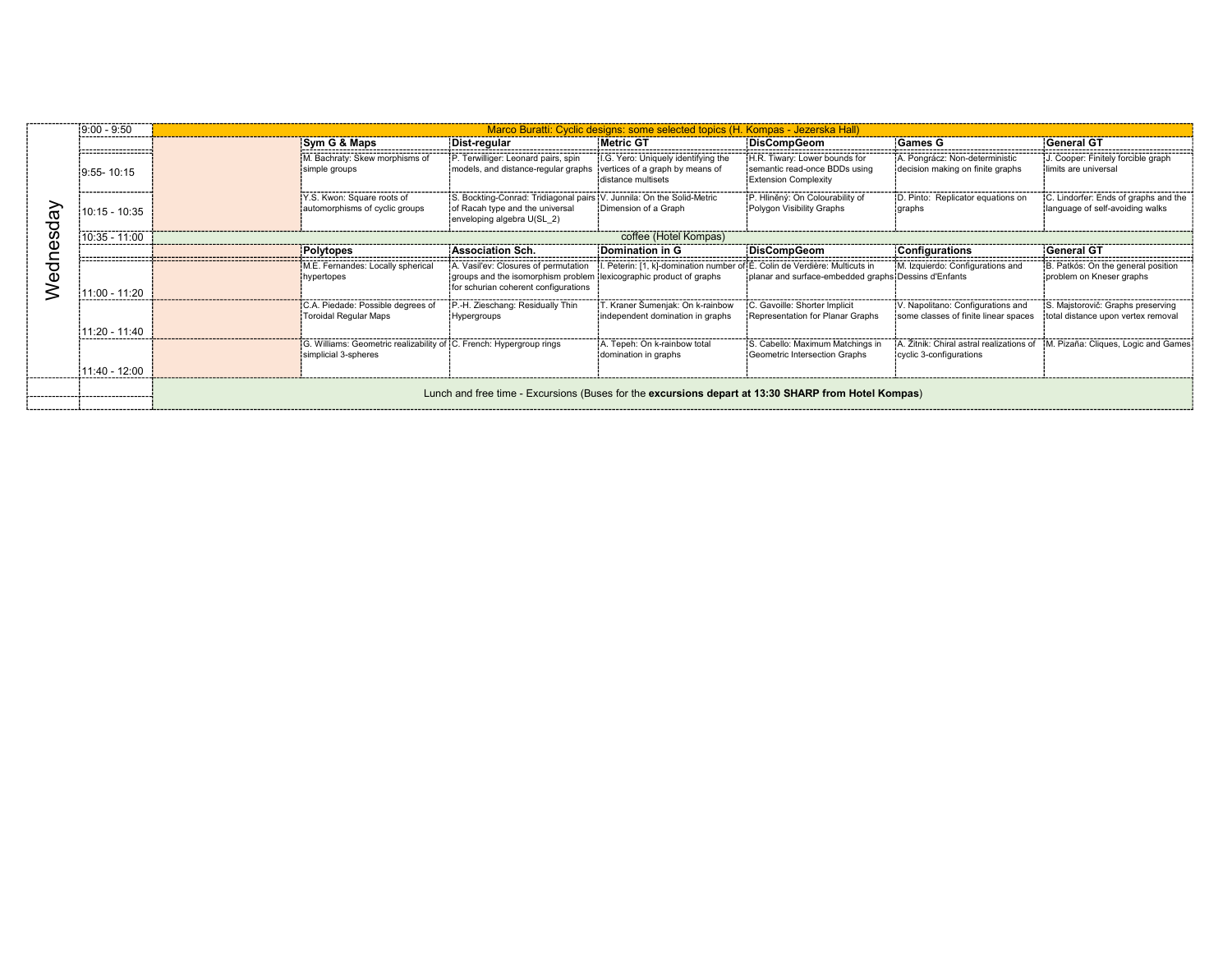|          | $9:00 - 9:50$           | János Pach: Many Pairwise Crossing Edges (Rikli Balance H. - Arnorld Hall)                                   |                                                                                                         |                                                                                                                                                                        |                                                                                                                                                |                                                                                                                    |                                                                                                       |                                                                                               |  |  |  |
|----------|-------------------------|--------------------------------------------------------------------------------------------------------------|---------------------------------------------------------------------------------------------------------|------------------------------------------------------------------------------------------------------------------------------------------------------------------------|------------------------------------------------------------------------------------------------------------------------------------------------|--------------------------------------------------------------------------------------------------------------------|-------------------------------------------------------------------------------------------------------|-----------------------------------------------------------------------------------------------|--|--|--|
|          | 9:55 - 10:45            | Cheryl E. Praeger: Limited geodesic transitivity for finite regular graphs (Rikli Balance H. - Arnorld Hall) |                                                                                                         |                                                                                                                                                                        |                                                                                                                                                |                                                                                                                    |                                                                                                       |                                                                                               |  |  |  |
|          | $10:45 - 11:15$         | coffee (Hotel Kompas)                                                                                        |                                                                                                         |                                                                                                                                                                        |                                                                                                                                                |                                                                                                                    |                                                                                                       |                                                                                               |  |  |  |
|          |                         | Sym G & Maps                                                                                                 | <b>G</b> coloring                                                                                       | <b>Spectral GT</b>                                                                                                                                                     | <b>Metric GT</b>                                                                                                                               | ⊹Finite Geom                                                                                                       | Configurations                                                                                        | Chemical G1                                                                                   |  |  |  |
|          | $11:15 - 11:35$         | IA. Breda d'Azevedo: Regular bi-<br>oriented maps of negative prime<br>characteristic                        | J. Barát: Decomposition of cubic<br>graphs related to Wegner's<br>conjecture                            | W. Imrich: The Structure of Quartic<br>Graphs with Minimal Spectral Gap                                                                                                | T. Laihonen: On Resolving Several<br>Vertices in a Graph                                                                                       | IS. Ball: Maximum Distance Separable G. Gévay: Exotic configurations<br>Codes: Recent advances and<br>applications |                                                                                                       | H. Zhang: Anti-Kekulé number of<br>graphs                                                     |  |  |  |
|          | $11:35 - 11:55$         | T. Dobson: Every 2-closed group of<br>degree qp^2 has a semiregular<br>element                               | in graphs                                                                                               | M. Śleszyńska-Nowak: Strong cliques ! P. Rama: Spectral and combinatorial [M. Mora: k-Fault-tolerant resolving<br>properties of lexicographic<br>polynomials of graphs | sets in graphs                                                                                                                                 | M. Lavrauw: MDS codes, arcs and<br>tensors                                                                         | M. Ranev: Trilateral matroids                                                                         | S. Brezovnik: Resonance graphs of<br>catacondensed even ring systems<br>(CERS)                |  |  |  |
|          | $11:55 - 12:15$         | M. Toledo: Cubic graphs with long<br>orbits                                                                  | E. Draas-Burchardt: Consecutive<br>colouring of oriented graphs                                         | S.J. Pinheiro: Erdős-Gallai type<br>results on weighted degree<br>sequences of graphs                                                                                  | E. Yi: The fractional k-metric<br>dimension of graphs                                                                                          | G. Marino: Subspace code<br>constructions                                                                          | J. Kovič: Platonic configurations                                                                     | Z. Che: Resonance graphs of plane<br>elementary bipartite graphs                              |  |  |  |
|          | 12:15 - 14:30           |                                                                                                              |                                                                                                         |                                                                                                                                                                        | lunch                                                                                                                                          |                                                                                                                    |                                                                                                       |                                                                                               |  |  |  |
|          | 14:30 - 15:20           |                                                                                                              |                                                                                                         |                                                                                                                                                                        | Gábor Korchmáros: Permutation groups in the study of geometric structures (Rikli Balance H. - Arnorld Hall                                     |                                                                                                                    |                                                                                                       |                                                                                               |  |  |  |
|          | 15:20 - 15:50           | coffee (Hotel Kompas)                                                                                        |                                                                                                         |                                                                                                                                                                        |                                                                                                                                                |                                                                                                                    |                                                                                                       |                                                                                               |  |  |  |
|          |                         | Polytopes                                                                                                    | <b>General GT</b>                                                                                       | <b>Association Sch.</b>                                                                                                                                                | Metric GT                                                                                                                                      | Finite Geom                                                                                                        | Biomath & Bioinf                                                                                      | <b>Chemical GT</b>                                                                            |  |  |  |
| Thursday | 15:50 - 16:10           | ----------------------------------<br>Monteiano: On the Geometric<br>Banach Conjecture                       | D. Osthus: Decompositions into<br>isomorphic rainbow spanning trees                                     | A. Munemasa: Krein parameters of<br>fiber-commutative coherent<br>configurations                                                                                       | B. DasGupta: Computational<br>complexities of three problems<br>related to computing the metric anti-<br>dimension of a graph                  | <br>.J. D'haeseleer: Proiective solids<br>pairwise intersecting in at least a line phylogenetic networks           |                                                                                                       | P. Dankelmann: On the Wiener Index<br>of Eulerian Graphs                                      |  |  |  |
|          | $16:10 - 16:30$         | Marc: Oriented matroids as graphs   M. Ellingham: The structure of 4-                                        | connected K {2,t}-minor-free graphs                                                                     | J. Vidali: On tight 4-designs in<br>Hamming association schemes                                                                                                        | Y. Ramírez-Cruz: Constrained<br>incremental resolvability in dynamic<br>graphs: a case study in active re-<br>identification attacks on social | M. De Boeck: Cameron-Liebler<br>classes for finite geometries                                                      | G. Scholz: Un-folding and folding-up<br>phylogenetic networks                                         | T. Došlič: Packing stars in fullerenes                                                        |  |  |  |
|          | 16:30 - 16:50           | E. Mochan: 2- orbit polytopes                                                                                | G. Fijavž: Forbidding prism<br>immersions                                                               | S. Suda: Linked systems of group<br>divisible designs                                                                                                                  | A. Kelenc: Hausdorff Distance<br>Between Trees in Polvnomial Time                                                                              | S. Glasby: Classical groups and<br>transitive actions on subspaces                                                 | D. Doerr: On the Computational<br>Hardness of Ancestral Genome<br>Reconstructions                     | X. Li: The asymptotic value of graph<br>energy for random graphs with<br>degree-based weights |  |  |  |
|          |                         | short break                                                                                                  |                                                                                                         |                                                                                                                                                                        |                                                                                                                                                |                                                                                                                    |                                                                                                       |                                                                                               |  |  |  |
|          | 16:50 - 17:00 Polytopes |                                                                                                              | <b>General GT</b>                                                                                       | <b>Association Sch.</b>                                                                                                                                                | Metric GT!                                                                                                                                     | ∶Finite Geom                                                                                                       | <b>Biomath &amp; Bioinf</b>                                                                           | Chemical GT!                                                                                  |  |  |  |
|          | 17:00 - 17:20           | ID. Pellicer: Tight chiral abstract<br>polytopes                                                             | F. Lehner: On the cop-number of<br>toroidal graphs                                                      | S. Humphries: Schur rings over<br>infinite groups                                                                                                                      | IC.X. Kang: The connected metric<br>dimension at a vertex of a graph                                                                           | Z. Blázsik: Balanced upper chromatic M. Lafond: Will we ever find a<br>number of PG(2,q)                           | forbidden subgraph characterization<br>of leaf powers?                                                | X. Jin: On the existence of some<br>strong traces of graphs                                   |  |  |  |
|          | 17:20 - 17:40           | A. Montero: Highly symmetric toroidal A. Nakamoto: Vertex-face structures<br>polytopes                       | in quadrangulations on surfaces                                                                         | G. Somlai: New family of CI-groups                                                                                                                                     | M.L. Puertas: Bounding the<br>determining number of a graph by<br>removing twins                                                               | V. Pepe: A construction for clique-<br>free pseudorandom graphs                                                    | N. Nøjgaard: Partial Homology<br>Relations - Satisfiability in terms of Di-Pisanski index<br>Cographs | M. Knor: Bounding the Graovac-                                                                |  |  |  |
|          | 17:40 - 18:00           | S. Wilson: Rotary 4-Maniplexes<br>I having one facet                                                         | G. Mazzuoccolo: Reduction of the<br>Berge-Fulkerson Conjecture to<br>cyclically 5-edge-connected snarks | G. Ryabov: Infinite family of non-<br>schurian separable association<br>schemes                                                                                        | A. Taranenko: On graphs achieving<br>the trivial upper bound for edge<br>metric dimension                                                      | S. Mattheus: Bipartite Ramsey<br>numbers: C 4 versus the star                                                      | M. Hellmuth: Best Match Graphs                                                                        | M. Sahin: Core partitions with d-<br>distinct parts                                           |  |  |  |
|          |                         | Conference dinner - Avsenik (departure of buses at 18:30, Hotel Kompas)                                      |                                                                                                         |                                                                                                                                                                        |                                                                                                                                                |                                                                                                                    |                                                                                                       |                                                                                               |  |  |  |